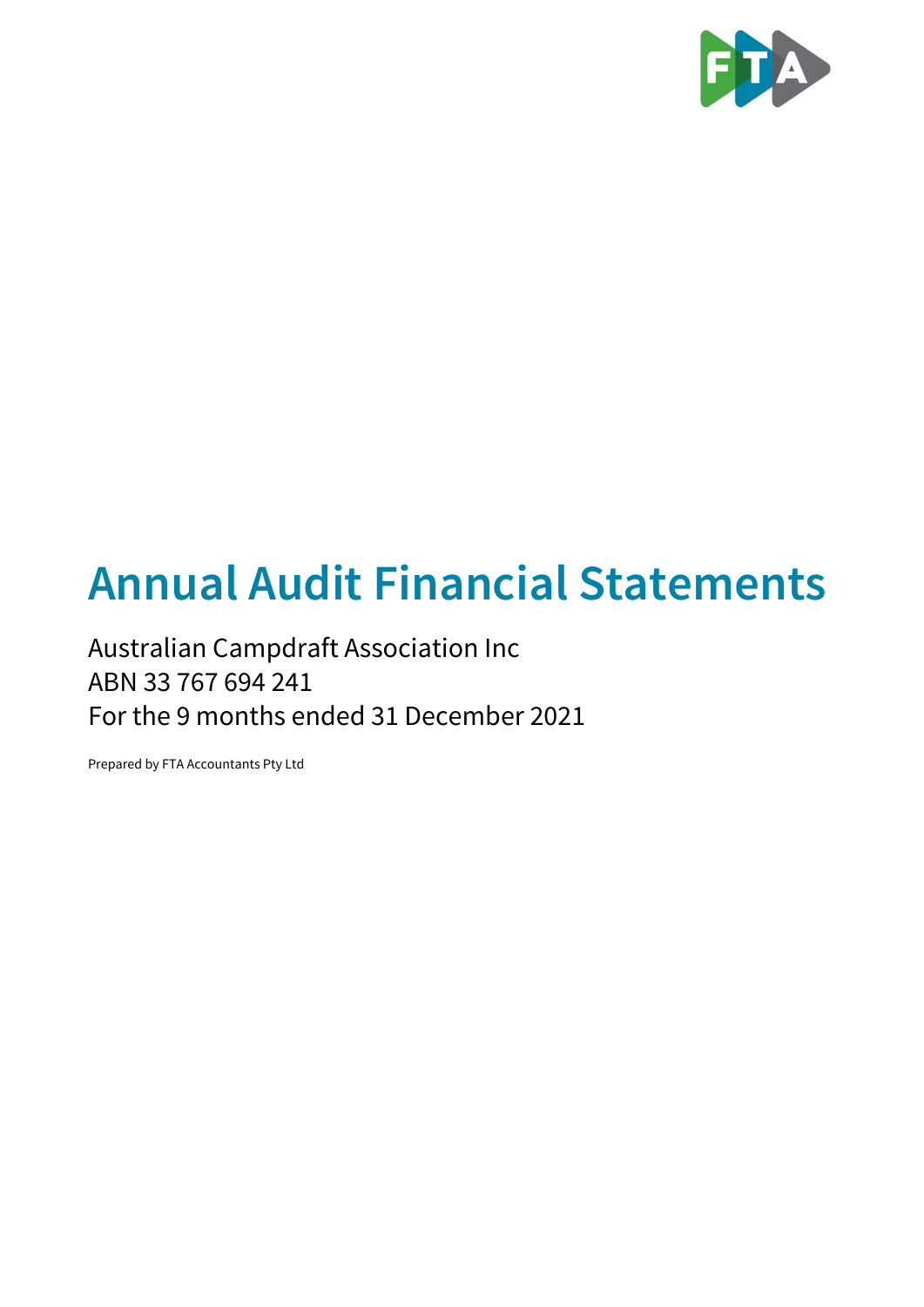

### **Contents**

- Committee's Report
- Statement of Profit and Loss and Other Comprehensive Income
- Statement of Financial Position
- Notes to the Financial Statements
- Movements in Equity
- Statement of Cash Flows Direct Method
- Statement by Management Committee
- Auditor's Report
- Certificate By Members of the Committee
- Depreciation Schedule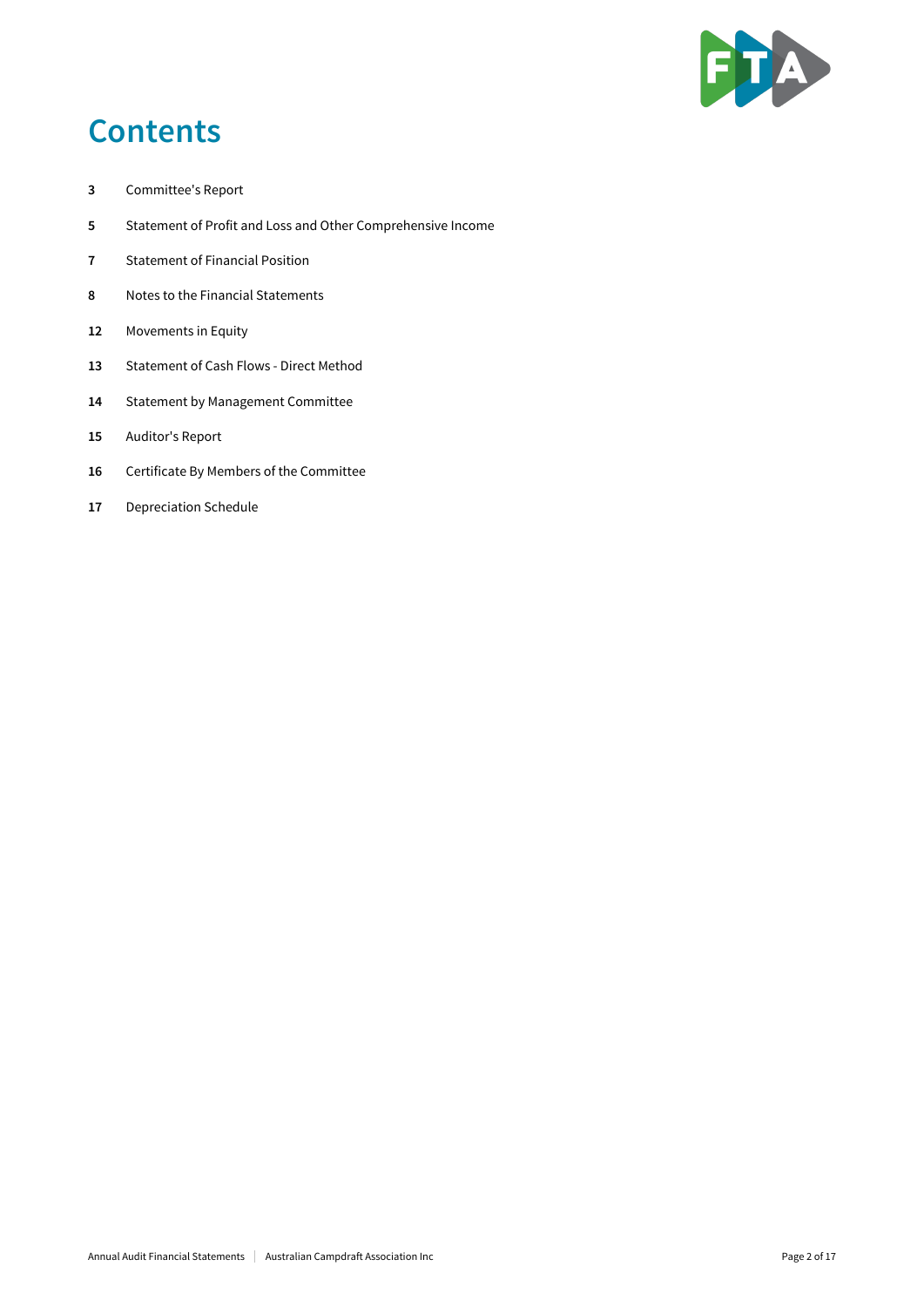

## **Committee's Report**

### **Australian Campdraft Association Inc For the 9 months ended 31 December 2021**

#### **Committee's Report**

Your committee members submit the financial report of Australian Campdraft Association Inc for the financial year ended 31 December 2021.

#### **Committee Members**

The names of committee members throughout the year and at the date of this report are:

| <b>Committee Member</b> | <b>Position</b>              | <b>Date Started</b> |  |
|-------------------------|------------------------------|---------------------|--|
| Hugh Philip             | President                    | 19/10/2021          |  |
| Rohan Marks             | Vice President               | 19/10/2021          |  |
| Sean Dillon             | Vice President               | 19/10/2021          |  |
| Stephen Sheppard        | Vice President<br>19/10/2021 |                     |  |
| lan Watson              | Treasurer                    | 19/10/2021          |  |
|                         | Secretary                    | 19/10/2021          |  |

#### **Meetings of Committee Members**

 During the financial year, a number of committee meetings were held. Attendances by each of committee member during the year were as follows:

| <b>Committee Members Name</b> | <b>Number Eligible to Attend</b> | <b>Number Attended</b> |  |
|-------------------------------|----------------------------------|------------------------|--|
| Hugh Philip                   |                                  |                        |  |
| lan Watson                    |                                  |                        |  |
| Rohan Marks                   | 2                                | າ                      |  |
| Sean Dillon                   |                                  |                        |  |
| Stephen Sheppard              |                                  |                        |  |

#### **Principal Activities**

The principal activities of the association during the financial year were:

Promoting and managing the sport of campdrafting throughout the Commonwealth of Australia and provide assistance to affiliated associations and their committees.

#### **Significant Changes**

The committee has varied the year end of the organisation from March to December during the audit period, therefore, this is the audit report for 9 months ended 31 December 2021.

No other significant change in the nature of these activities occurred during the year.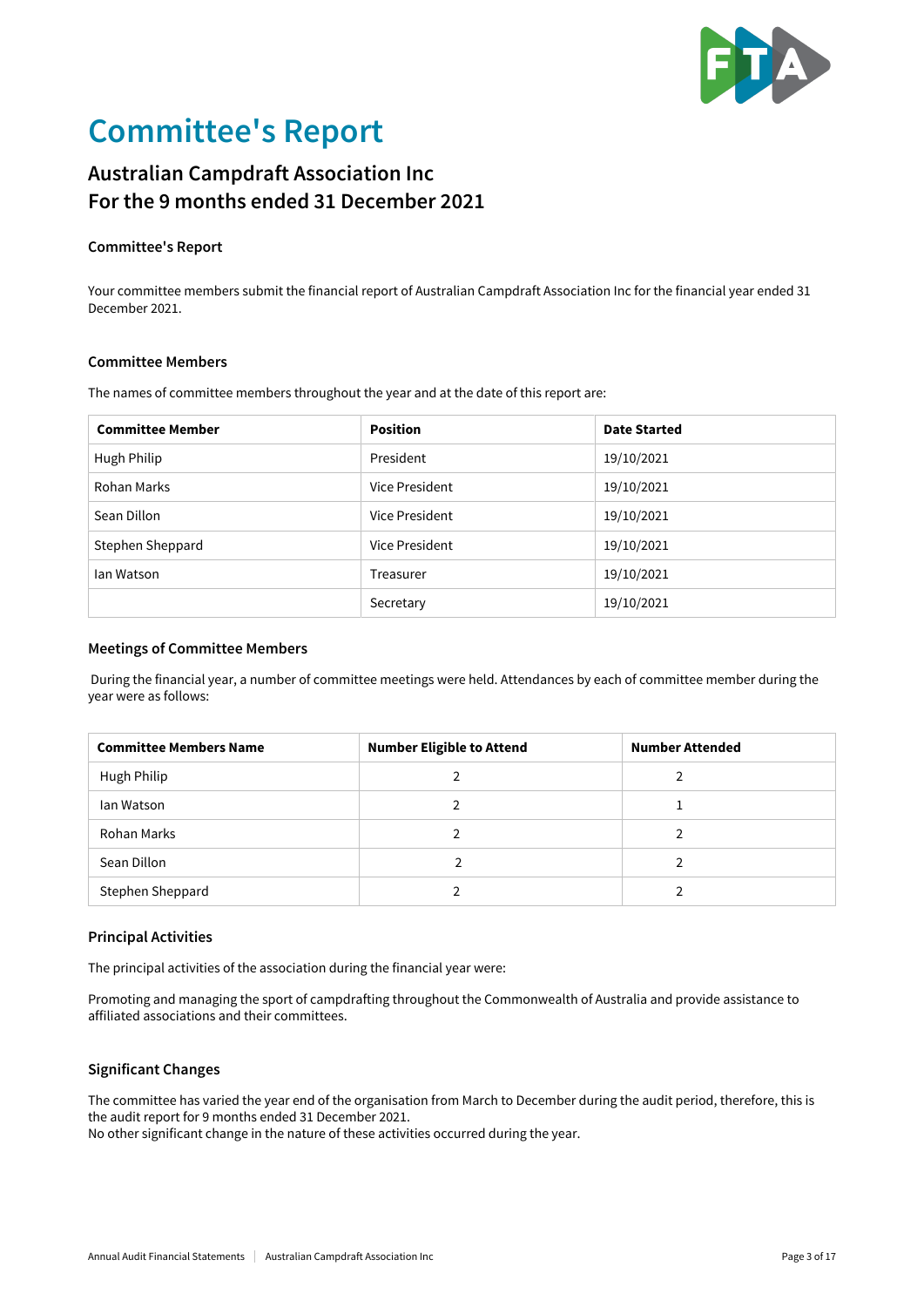

#### **Operating Result**

The surplus for the financial year amounted to, as per below: \$180,343.

Signed in accordance with a resolution of the Members of the Committee on:

High Philps

(President)

Date 12 <sub>/</sub> 05 <sub>/</sub> 2022

\_\_\_\_\_\_\_\_\_\_\_\_\_\_\_\_\_\_\_\_\_\_\_

(Treasurer)

Date 24 / 05 / 2022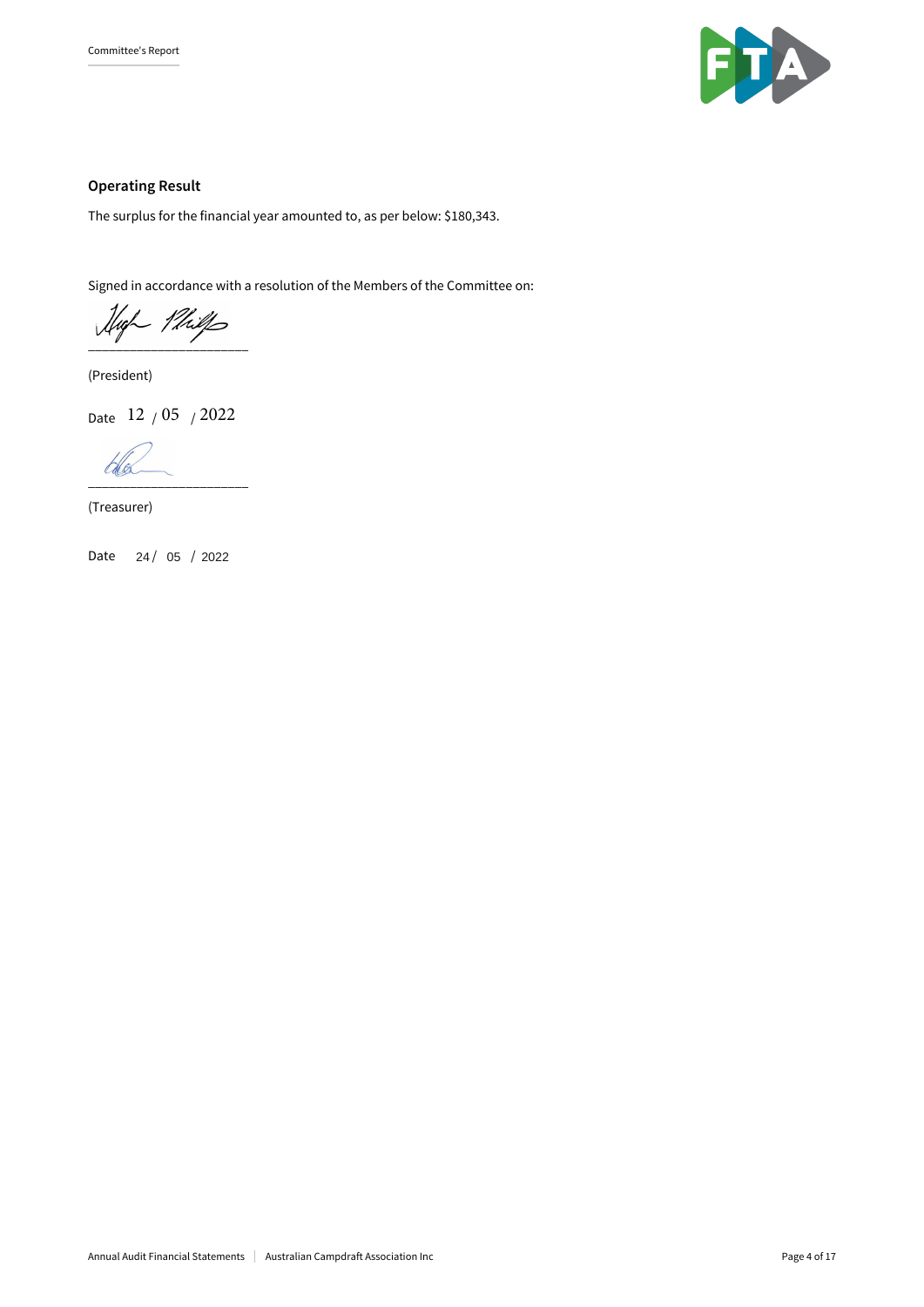

## **Statement of Profit and Loss and Other Comprehensive Income**

### **Australian Campdraft Association Inc For the 9 months ended 31 December 2021**

|                                         | <b>APR-DEC 2021</b> |
|-----------------------------------------|---------------------|
| Income                                  |                     |
| 50th Anniversary Income                 | 8,007               |
| Advertising Income                      | 45,354              |
| Committee - Affiliation                 | 17,400              |
| Committee - Draft Fees                  | 36,814              |
| Committee - Insurance                   | 95,811              |
| High School Cup Income                  | 83,140              |
| <b>Horse Movement Books</b>             | 1,527               |
| Horse Registration                      | 6,535               |
| Horse Rental Income                     | 6,300               |
| Membership Income                       | 864,897             |
| Rookie Horse                            | 9,411               |
| Sponsorship Income                      | 36,657              |
| <b>Total Income</b>                     | 1,211,853           |
| <b>Gross Surplus</b>                    | 1,211,853           |
| <b>Other Income</b>                     |                     |
| Interest Income                         | 39                  |
| Gain/(Loss) on Revaluation of Property  | (2, 349)            |
| Other Revenue                           | 509                 |
| <b>Total Other Income</b>               | (1, 801)            |
| Expenditure                             |                     |
| 50th Anniversary Expenses               | 34,479              |
| ACA Office Computer Software            | 15,934              |
| <b>ACA Office Facilities</b>            | 40,201              |
| ACA Operational Overheads               | 27,784              |
| Auditors' Remuneration                  | 3,000               |
| Bad Debts Written off                   | 20                  |
| Campdraft One                           | 25,392              |
| Committee Forums                        | 621                 |
| Depreciation                            | 67,674              |
| Donations                               | 6,300               |
| <b>Employee Costs</b>                   | 22,437              |
| <b>Filing Fees</b>                      | 52                  |
| General & Management Committee Meetings | 8,257               |
| High School Cup Expenses                | 42,738              |
| House                                   | 60,708              |
| Insurance                               | 97,371              |
| Judges Seminars                         | 1,734               |

The accompanying notes form part of these financial statements. These statements should be read in conjunction with the attached compilation report.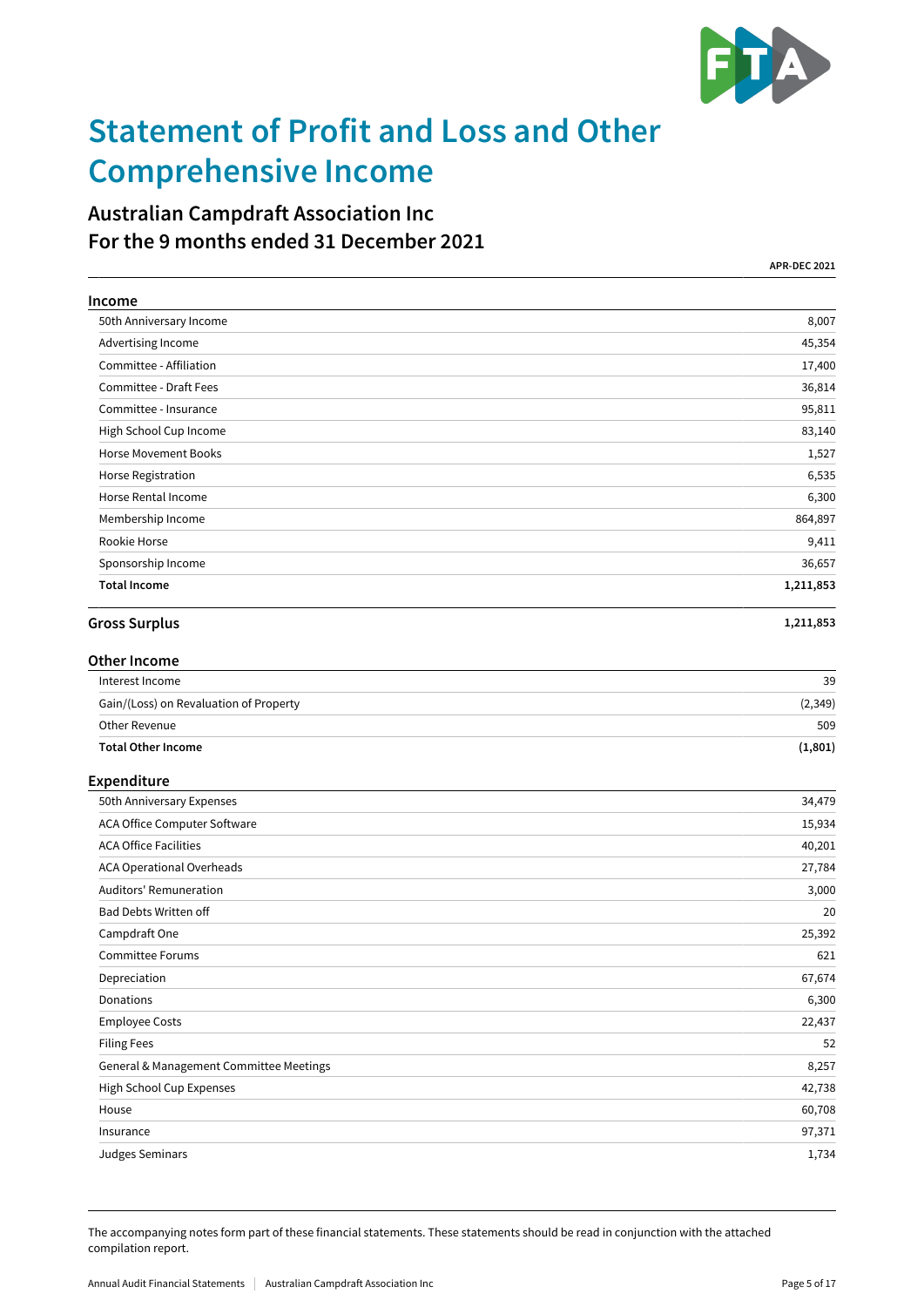

**APR-DEC 2021**

| Magazines, Journals & Periodicals       | 98,706    |
|-----------------------------------------|-----------|
| Member Expenses                         | 5,377     |
| National Campdraft Council of Australia | 8,326     |
| <b>National Finals</b>                  | 39,321    |
| Presidential Allowances & Expenses      | 11,120    |
| <b>Professional Fees</b>                | 27,386    |
| Representative Engagements              | 2,137     |
| Rookie Horse Expenses                   | 10,421    |
| Salaries & Wages                        | 318,249   |
| <b>Starter Clinics</b>                  | 7,294     |
| <b>Sundry Expenses</b>                  | 941       |
| <b>Superannuation Contributions</b>     | 25,429    |
| Worker's Insurance                      | 5,292     |
| Youth Ambassadors                       | 658       |
| Zone Awards                             | 23        |
| Prior year adjustments                  | 14,327    |
| <b>Total Expenditure</b>                | 1,029,709 |

**Current Year Surplus/ (Deficit) 180,343**

The accompanying notes form part of these financial statements. These statements should be read in conjunction with the attached compilation report.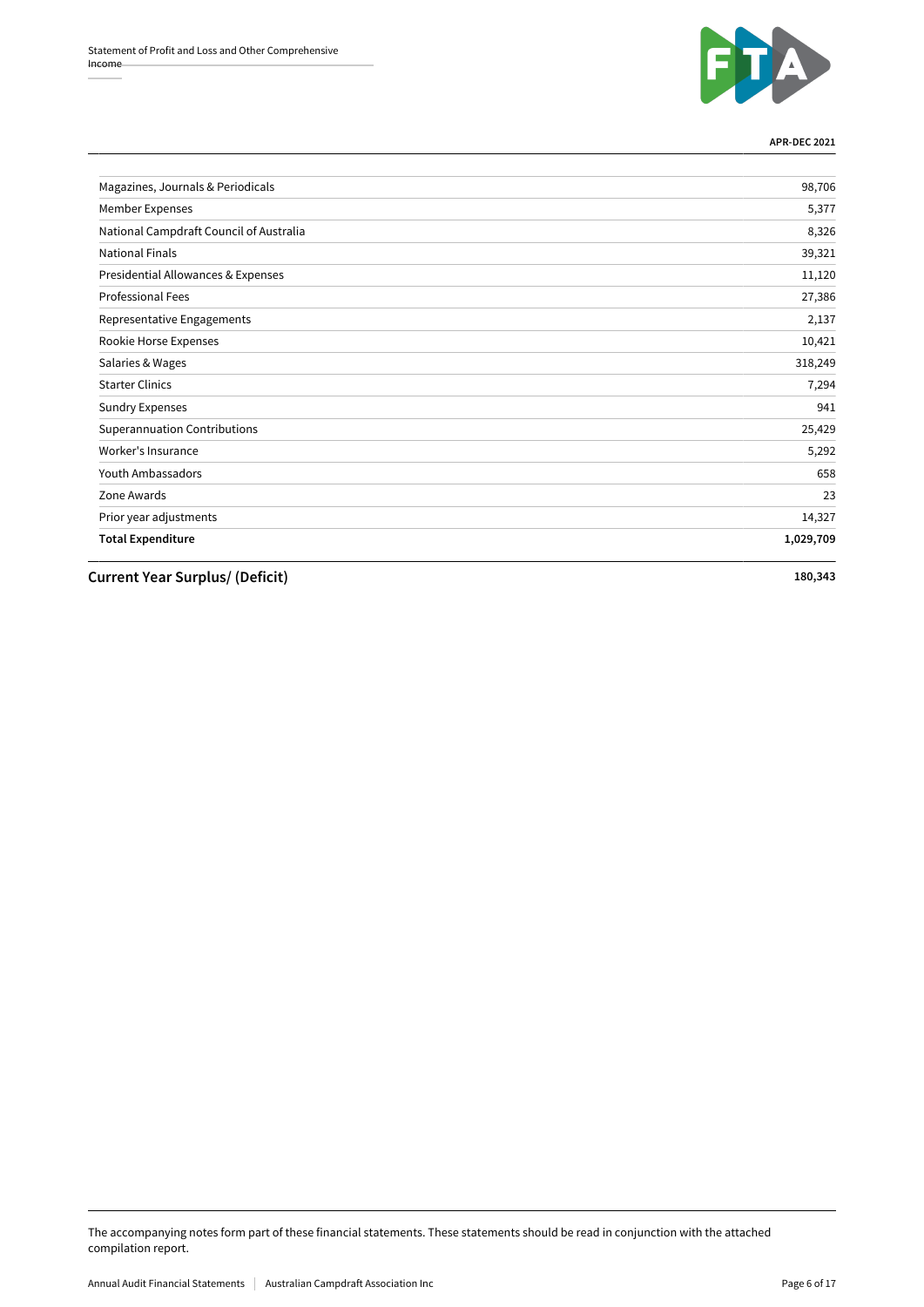

## **Statement of Financial Position**

### **Australian Campdraft Association Inc As at 31 December 2021**

|                                       | <b>NOTES</b>   | 31 DEC 2021 |
|---------------------------------------|----------------|-------------|
| <b>Assets</b>                         |                |             |
| <b>Current Assets</b>                 |                |             |
| Cash and Cash Equivalents             | $\overline{2}$ | 475,789     |
| Trade and Other Receivables           | 3              | 8,773       |
| <b>GST Receivable</b>                 |                | 6,868       |
| <b>Total Current Assets</b>           |                | 491,430     |
| <b>Non-Current Assets</b>             |                |             |
| Land and Buildings                    | $\overline{4}$ | 686,052     |
| Plant and Equipment and Vehicles      | 5              | 296,620     |
| Unfinished Assets - Campdraft One WIP |                | 153,641     |
| <b>Total Non-Current Assets</b>       |                | 1,136,313   |
| <b>Total Assets</b>                   |                | 1,627,743   |
| <b>Liabilities</b>                    |                |             |
| <b>Current Liabilities</b>            |                |             |
| ATO ICA                               |                | (707)       |
| Employee Entitlements                 | 6              | 12,635      |
| Provisions                            | $\overline{7}$ | 87,023      |
| Trade and Other Payables              | 8              | 22,834      |
| <b>Total Current Liabilities</b>      |                | 121,786     |
| <b>Total Liabilities</b>              |                | 121,786     |
| <b>Net Assets</b>                     |                | 1,505,957   |
| <b>Member's Funds</b>                 |                |             |
| Member's Funds                        |                | 1,508,306   |
| <b>Valuation Reserves</b>             |                | (2, 349)    |
| <b>Total Member's Funds</b>           |                | 1,505,957   |

The accompanying notes form part of these financial statements. These statements should be read in conjunction with the attached compilation report.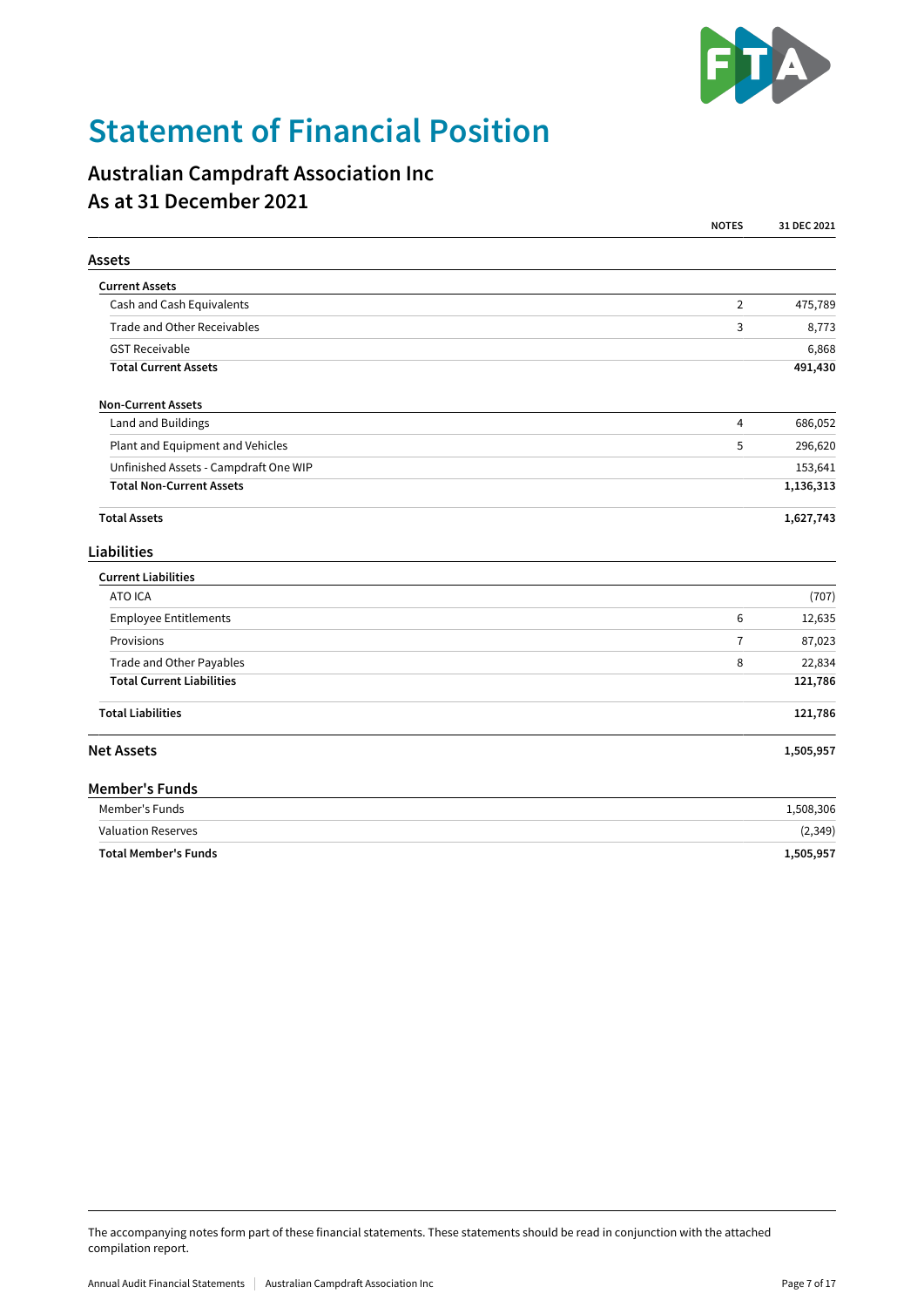

## **Notes to the Financial Statements**

### **Australian Campdraft Association Inc For the 9 months ended 31 December 2021**

#### **1. Summary of Significant Accounting Policies**

The financial statements are special purpose financial statements prepared in order to satisfy the financial reporting requirements of the Associations Incorporation Act 1981 QLD. The committee has determined that the association is not a reporting entity.

The financial statements have been prepared on an accruals basis and are based on historic costs and do not take into account changing money values or, except where stated specifically, current valuations of non-current assets.

The following significant accounting policies, which are consistent with the previous period unless stated otherwise, have been adopted in the preparation of these financial statements.

#### **Income Tax**

The association is exempt from Income Tax.

#### **Property, Plant and Equipment (PPE)**

Leasehold improvements and office equipment are carried at cost less, where applicable, any accumulated depreciation.

The depreciable amount of all PPE is depreciated over the useful lives of the assets to the association commencing from the time the asset is held ready for use.

Leasehold improvements are amortised over the shorter of either the unexpired period of the lease or the estimated useful lives of the improvements.

#### **Revaluation of Assets**

The committee engaged an external expert to provide valuation report on 134 Northern Road and 136-138 Northern Road, Roma QLD 4455 on 27 August 2021. The net valuation decrement by class of \$2,349 has been recorded as gain/(losses) on revaluation of property on the statement of profit and loss and other comprehensive income and accumulated as valuation reserves under equity on the statement of financial position. The net valuation decrement of \$2,349 is not included on the detailed depreciation schedule attached within the report due to the limitation of fixed asset functions of the software.

#### **Employee Provisions**

Provision is made for the association's liability for employee benefits arising from services renderedby employees to the end of the reporting period. Employee provisions have been measured at theamounts expected to be paid when the liability is settled.

#### **Provisions**

Provisions are recognised when the association has a legal or constructive obligation, as a result of past events, for which it is probable that an outflow of economic benefits will result and that outflow can be reliably measured. Provisions are measured at the best estimate of the amounts required to settle the obligation at the end of the reporting period.

#### **Cash on Hand**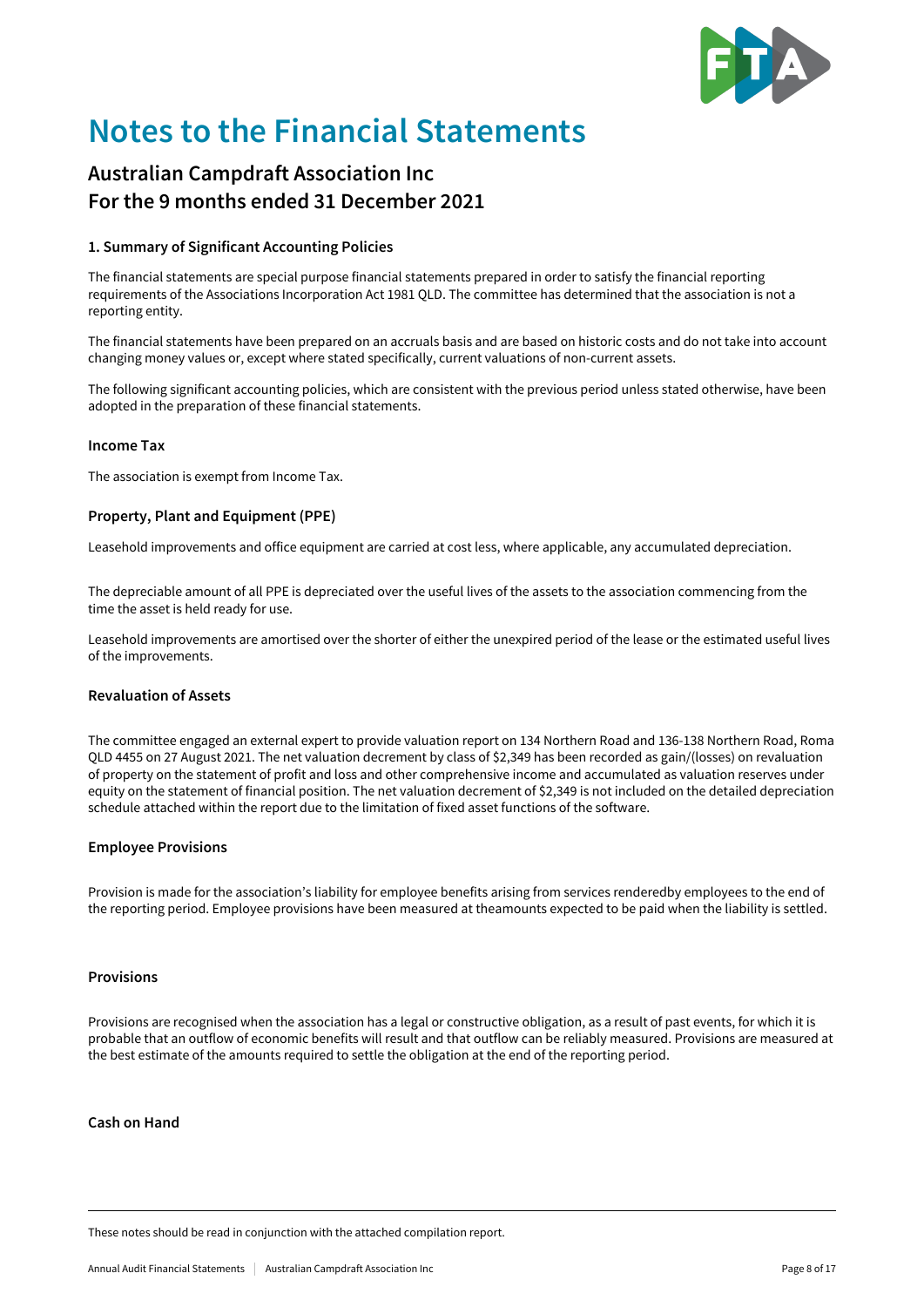

Cash on hand includes cash on hand, deposits held at call with banks, and other short-term highly liquid investments with original maturities of three months or less.

#### **Accounts Receivable and Other Debtors**

Accounts receivable and other debtors include amounts due from members as well as amounts receivable from donors. Receivables expected to be collected within 12 months of the end of the reporting period are classified as current assets. All other receivables are classified as non-current assets.

#### **Revenue and Other Income**

Revenue is measured at the fair value of the consideration received or receivable after taking into account any trade discounts and volume rebates allowed. For this purpose, deferred consideration is not discounted to present values when recognising revenue.

Interest revenue is recognised using the effective interest method, which for floating rate financial assets is the rate inherent in the instrument. Dividend revenue is recognised when the right to receive a dividend has been established.

Grant and donation income is recognised when the entity obtains control over the funds, which is generally at the time of receipt.

If conditions are attached to the grant that must be satisfied before the association is eligible to receive the contribution, recognition of the grant as revenue will be deferred until those conditions are satisfied.

All revenue is stated net of the amount of goods and services tax.

#### **Leases**

Leases of PPE, where substantially all the risks and benefits incidental to the ownership of the asset (but not the legal ownership) are transferred to the association, are classified as finance leases.

Finance leases are capitalised by recording an asset and a liability at the lower of the amounts equal to the fair value of the leased property or the present value of the minimum lease payments, including any guaranteed residual values. Lease payments are allocated between the reduction of the lease liability and the lease interest expense for that period.

Leased assets are depreciated on a straight-line basis over the shorter of their estimated useful lives or the lease term. Lease payments for operating leases, where substantially all the risks and benefits remain with the lessor, are charged as expenses in the periods in which they are incurred.

#### **Goods and Services Tax (GST)**

Revenues, expenses and assets are recognised net of the amount of GST, except where the amount of GST incurred is not recoverable from the Australian Taxation Office (ATO). Receivable sand payables are stated inclusive of the amount of GST receivable or payable. The net amount of GST recoverable from, or payable to, the ATO is included with other receivables or payables in the assets and liabilities statement.

#### **Financial Assets**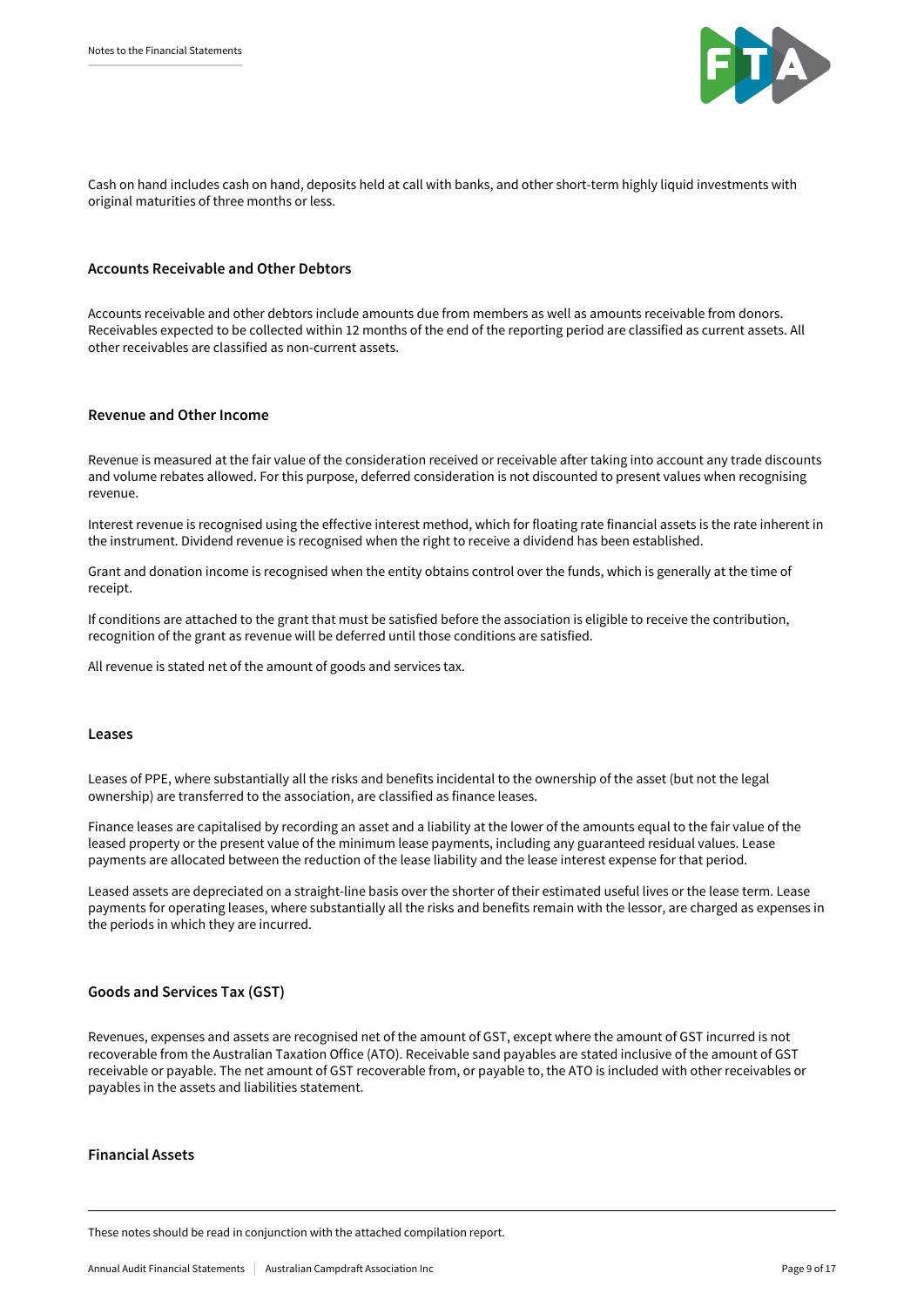

Investments in financial assets are initially recognised at cost, which includes transaction costs, and are subsequently measured at fair value, which is equivalent to their market bid price at the end of the reporting period. Movements in fair value are recognised through an equity reserve.

#### **Accounts Payable and Other Payables**

Accounts payable and other payables represent the liability outstanding at the end of the reporting period for goods and services received by the association during the reporting period that remain unpaid. The balance is recognised as a current liability with the amounts normally paid within 30 days of recognition of the liability.

|                                                              | <b>APR-DEC 2021</b> |
|--------------------------------------------------------------|---------------------|
| 2. Cash on Hand                                              |                     |
| ACA Corporate Card                                           | 1,840               |
| Cash on Hand                                                 | 237                 |
| <b>Clearing Account - EFTPOS</b>                             | (1,090)             |
| <b>Clearing Account - PAYPAL</b>                             | 11,641              |
| <b>Undeposited Funds</b>                                     | (5,268)             |
| Westpac Cash Reserve - Savings                               | 279,520             |
| Westpac Cash Reserve - Staff Liabilities                     | 33,392              |
| Westpac Community Solutions One                              | 155,518             |
| <b>Total Cash on Hand</b>                                    | 475,789             |
|                                                              | <b>APR-DEC 2021</b> |
| 3. Trade and Other Receivables                               |                     |
| <b>Other Receivables</b>                                     |                     |
| <b>Accounts Receivable</b><br><b>Total Other Receivables</b> | 8,594               |
|                                                              | 8,594               |
| Prepayments                                                  |                     |
| Prepaid National Finals                                      | 179                 |
| <b>Total Prepayments</b>                                     | 179                 |
| <b>Total Trade and Other Receivables</b>                     | 8,773               |
|                                                              | <b>APR-DEC 2021</b> |
| 4. Land and Buildings                                        |                     |
| <b>Buildings</b>                                             |                     |
| <b>Buildings at Cost</b>                                     | 820,729             |
| <b>Accumulated Depreciation of Buildings</b>                 | (134, 677)          |
| <b>Total Buildings</b>                                       | 686,052             |
| <b>Total Land and Buildings</b>                              | 686,052             |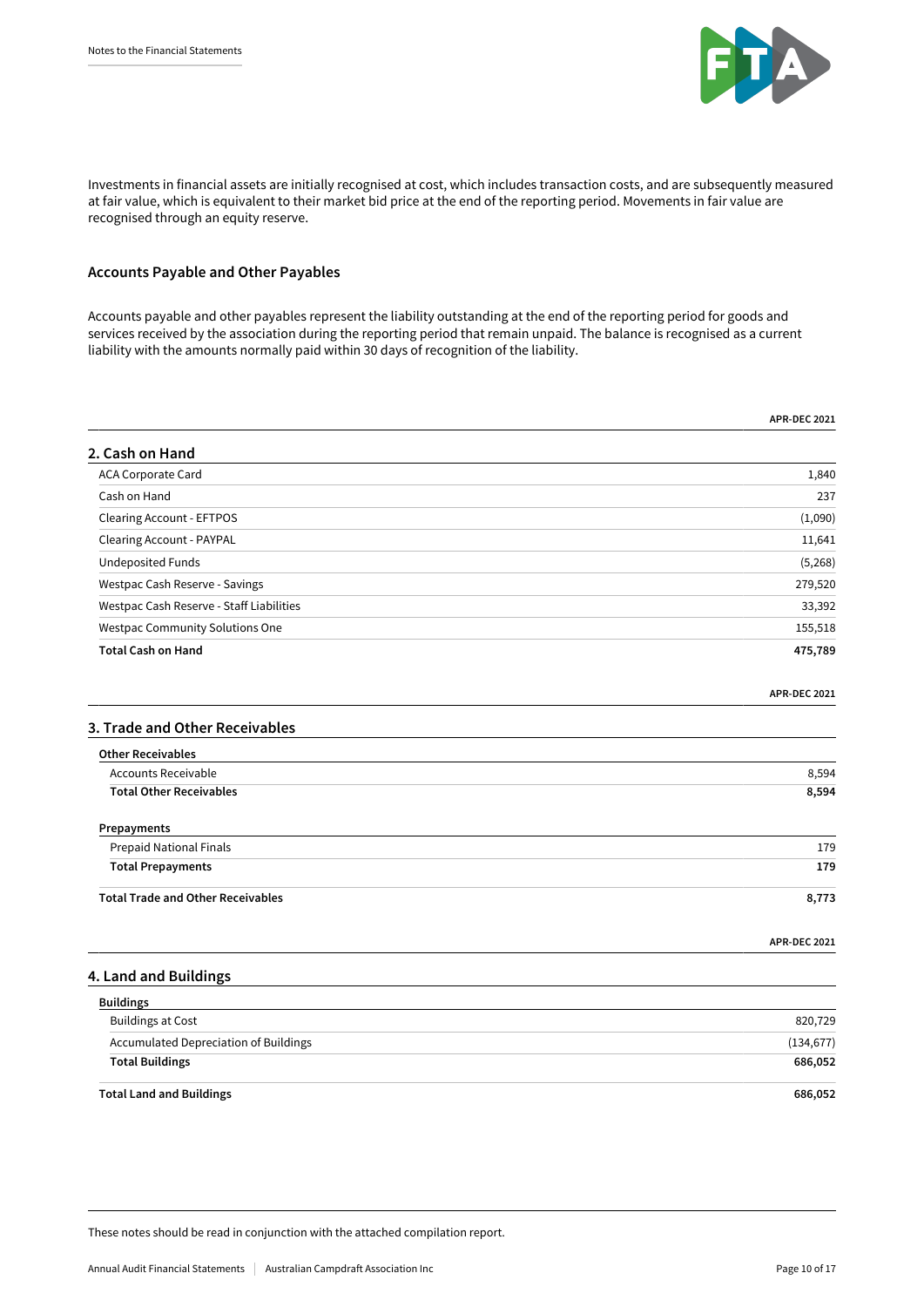

|                                                            | <b>APR-DEC 2021</b> |
|------------------------------------------------------------|---------------------|
| 5. Plant and Equipment, Motor Vehicles                     |                     |
| <b>Plant and Equipment</b>                                 |                     |
| Plant and Equipment at Cost                                | 495,390             |
| Accumulated Depreciation of Plant and Equipment            | (198, 770)          |
| <b>Total Plant and Equipment</b>                           | 296,620             |
| <b>Total Plant and Equipment, Motor Vehicles</b>           | 296,620             |
|                                                            | <b>APR-DEC 2021</b> |
| 6. Employee Entitlements                                   |                     |
| <b>Superannuation Payable</b>                              | 9,347               |
| Wages Payable - Payroll                                    | 3,288               |
| <b>Total Employee Entitlements</b>                         | 12,635              |
|                                                            | <b>APR-DEC 2021</b> |
| 7. Provisions                                              |                     |
| Provision for Unrealised Income - Memberships              | 85,889              |
| Provision for Unrealised Income - Rookie Horse Competition | 1,134               |
| <b>Total Provisions</b>                                    | 87,023              |
|                                                            | <b>APR-DEC 2021</b> |
| 8. Trade and Other Payables                                |                     |
| <b>Trade Payables</b>                                      |                     |
| Accounts Payable                                           | 2,142               |
| <b>Total Trade Payables</b>                                | 2,142               |
| <b>Other Payables</b>                                      |                     |
| PAYG Withholding Payables                                  | 20,692              |
| <b>Total Other Payables</b>                                | 20,692              |
| <b>Total Trade and Other Payables</b>                      | 22,834              |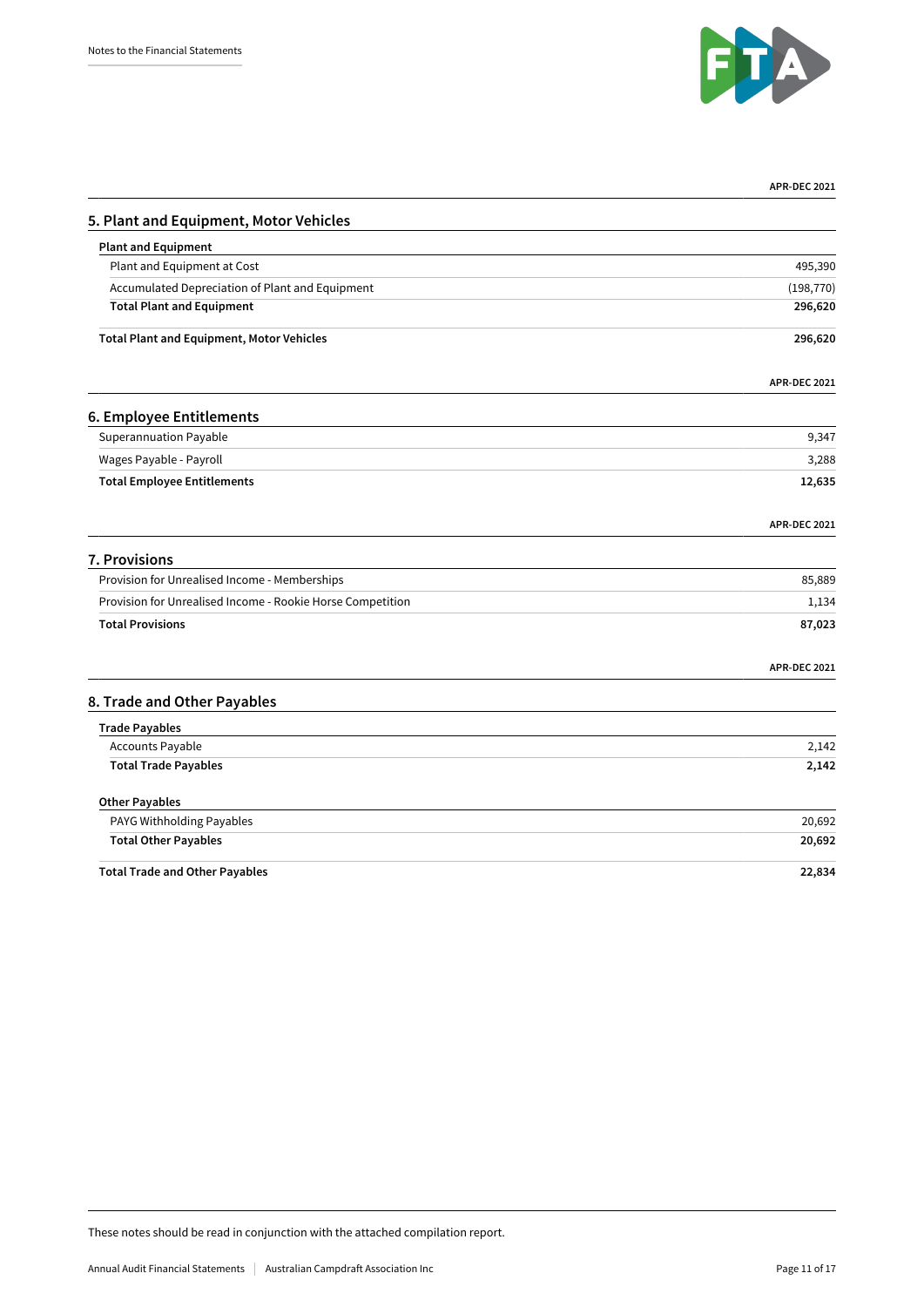

## **Movements in Equity**

### **Australian Campdraft Association Inc For the 9 months ended 31 December 2021**

**APR-DEC 2021**

| <b>Equity</b>            |           |
|--------------------------|-----------|
| Opening Balance          | 1,339,940 |
| <b>Increases</b>         |           |
| Profit for the Period    | 180,343   |
| <b>Retained Earnings</b> | (11,978)  |
| Other Increases          | (2, 349)  |
| <b>Total Increases</b>   | 166,017   |
| <b>Total Equity</b>      | 1,505,957 |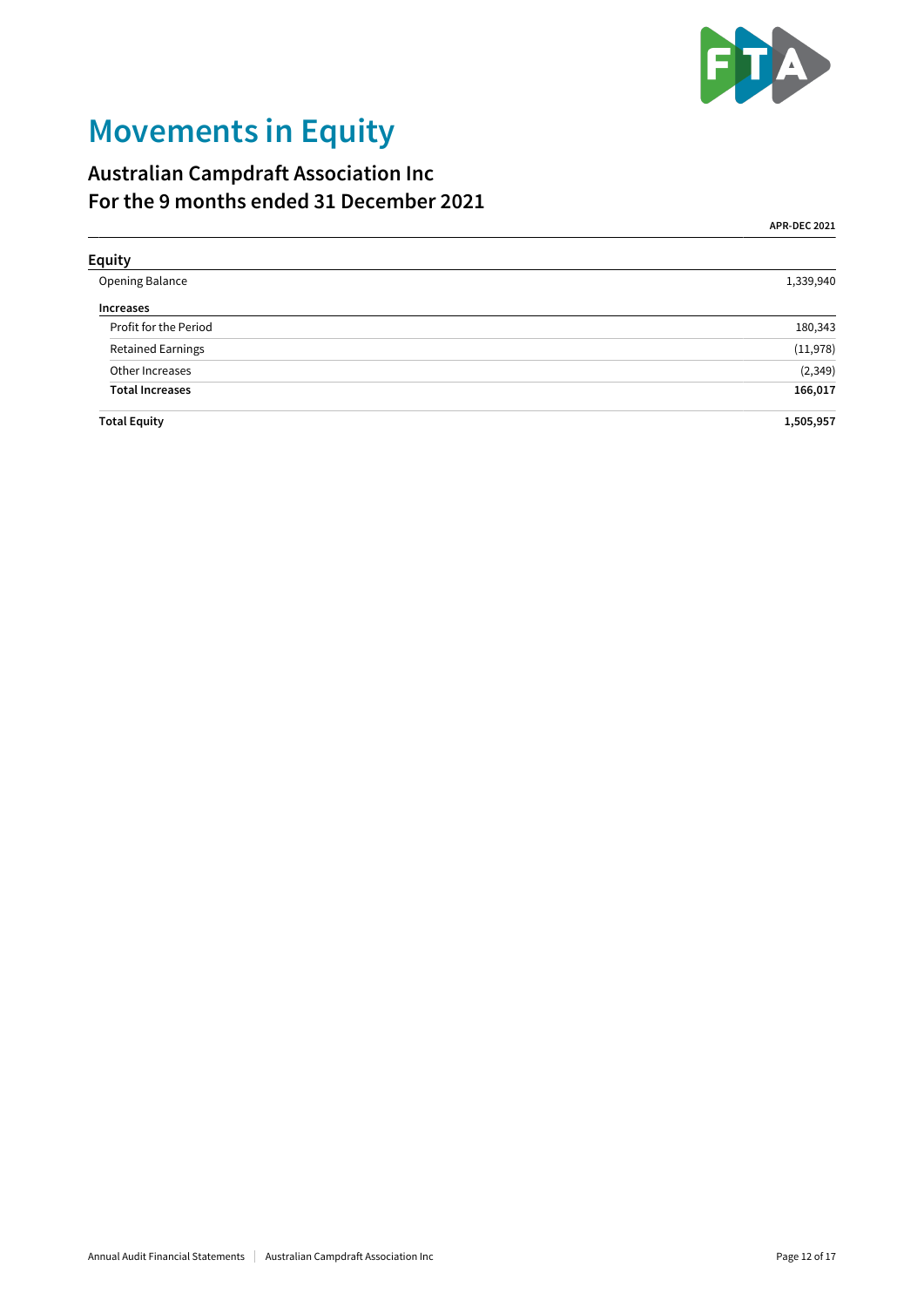

## **Statement of Cash Flows - Direct Method**

### **Australian Campdraft Association Inc For the 9 months ended 31 December 2021**

**APR-DEC 2021**

| <b>Operating Activities</b>                         |            |
|-----------------------------------------------------|------------|
| Payments to suppliers and employees                 | (343, 678) |
| Interest received                                   | 39         |
| <b>GST</b>                                          | (66, 117)  |
| Cash receipts from other operating activities       | 1,210,013  |
| Cash payments from other operating activities       | (618, 358) |
| Net Cash Flows from Operating Activities            | 181,900    |
| <b>Investing Activities</b>                         |            |
| Proceeds from sale of property, plant and equipment | 26,026     |
| Payment for property, plant and equipment           | (344, 254) |
| Other cash items from investing activities          | 168,140    |
| <b>Net Cash Flows from Investing Activities</b>     | (150, 087) |
| <b>Financing Activities</b>                         |            |
| Other cash items from financing activities          | (495, 423) |
| <b>Net Cash Flows from Financing Activities</b>     | (495, 423) |
| <b>Net Cash Flows</b>                               | (463, 610) |
| <b>Cash and Cash Equivalents</b>                    |            |
| Cash and cash equivalents at beginning of period    | 939,400    |
| Net change in cash for period                       | (463, 610) |
| Cash and cash equivalents at end of period          | 475,789    |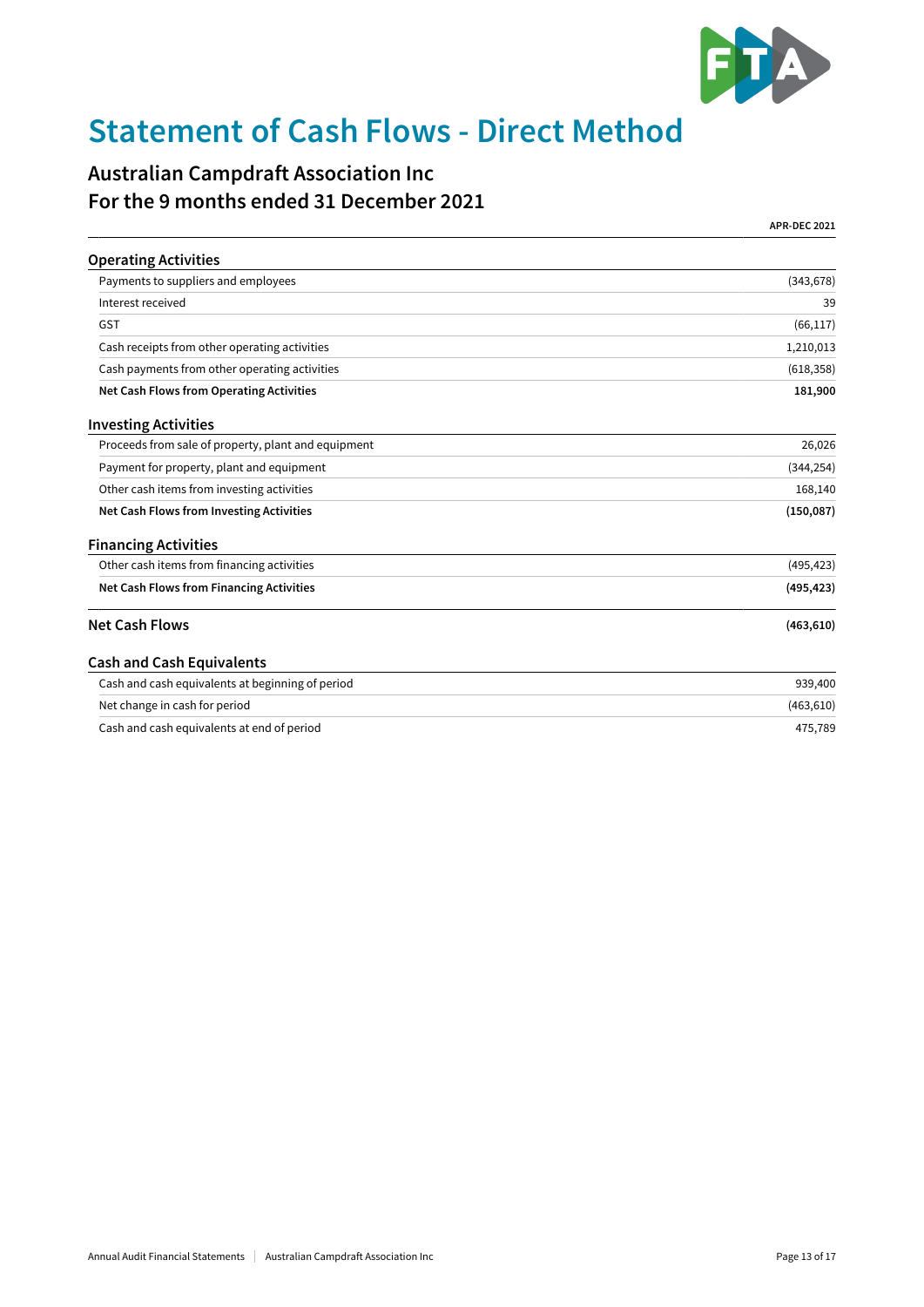

## **Statement by Management Committee**

### **Australian Campdraft Association Inc For the 9 months ended 31 December 2021**

#### **Statement by Management Committee**

The Committee has determined that the association is not a reporting entity and that this special purpose financial report should be prepared in accordance with the accounting policies outlined in Note 1 to the financial statements.

In the opinion of the Committee the financial report:

 1. Presents a true and fair view of the financial position of Australian Campdraft Association Inc as at 31 December 2021 and its performance for the year ended on that date.

2. At the date of this statement, there are reasonable grounds to believe that Australian Campdraft Association Inc will be able to pay its debts as and when they fall due.

This statement is made in accordance with a resolution of the Committee as is signed for and on behalf of the Committee by:

President: *Muff Phill*s

Treasurer:

| Dated<br>$+hr$ | uu<br>____ | ۱۷ ته<br>___ |  |
|----------------|------------|--------------|--|
|----------------|------------|--------------|--|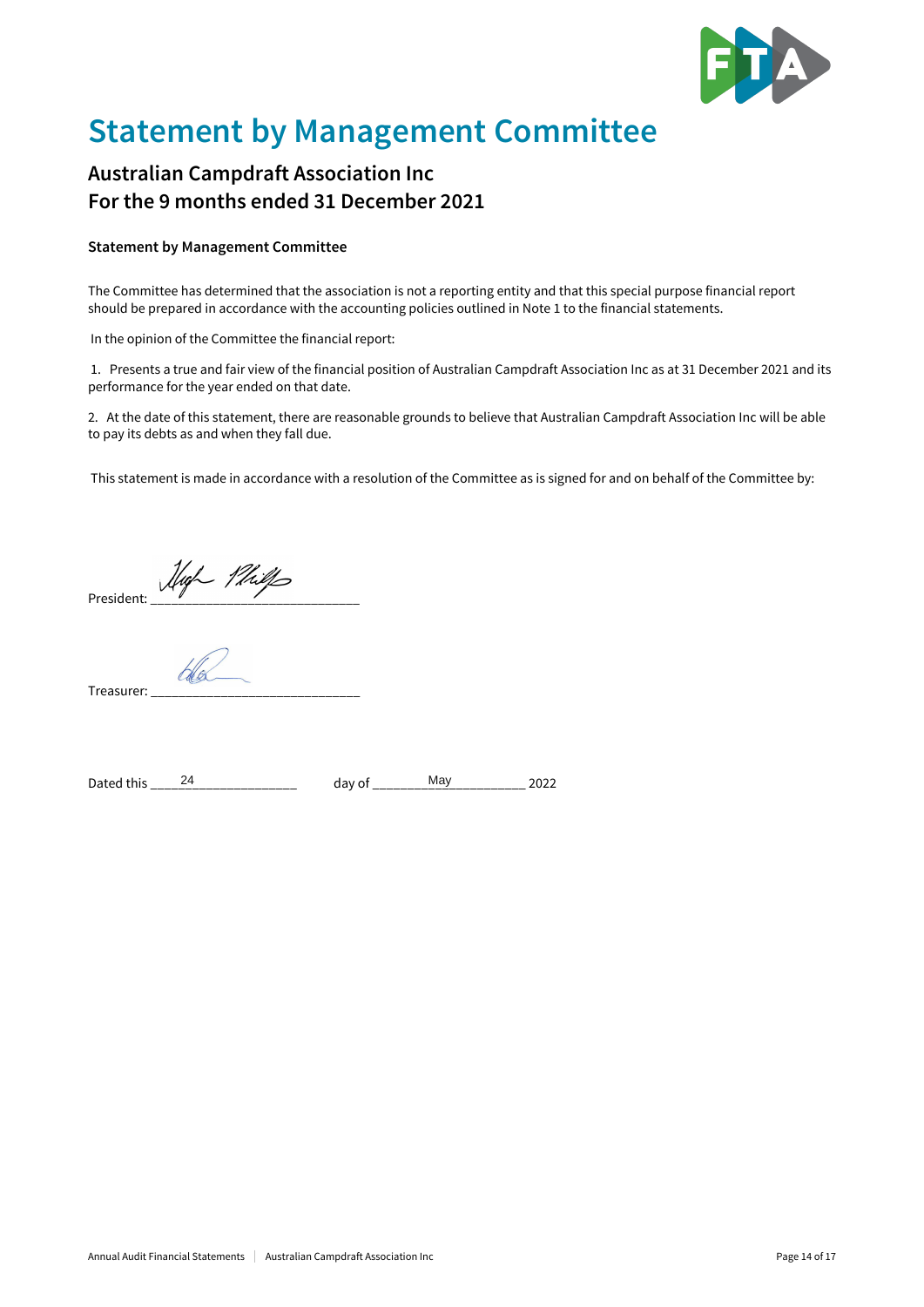

## **Auditor's Report**

### **Australian Campdraft Association Inc For the 9 months ended 31 December 2021**

#### **Independent Auditors Report to the members of the Association**

We have audited the accompanying financial report, being a special purpose financial report, of Australian Campdraft Association Inc (the association), which comprises the committee's report, the statement of financial position as at 31 December 2021, the income and expenditure statement for the year then ended, cash flow statement, notes comprising a summary of significant accounting policies and other explanatory information, and the certification by members of the committee on the annual statements giving a true and fair view of the financial position and performance of the association.

#### **Opinion**

In our opinion, the financial report gives a true and fair view, the financial position of Australian Campdraft Association Inc as at 31 December 2021 and (of) its financial performance for the year then ended in accordance with the accounting policies described in Note 1 to the financial statements, and the requirements of the Associations Incorporation Act 1981 QLD.

#### **Basis for Opinion**

We conducted our audit in accordance with Australian Auditing Standards. Our responsibilities under those standards are further described in the Auditor's Responsibility for the Auditor's Report section of our report.

#### **Committee's Responsibility for the Financial Report**

The committee of Australian Campdraft Association Inc is responsible for the preparation and fair presentation of the financial report, and has determined that the basis of preparation described in Note 1 is appropriate to meet the requirements of the Associations Incorporation Act 1981 QLD and is appropriate to meet the needs of the members. The committee's responsibility also includes such internal control as the committee determines is necessary to enable the preparation and fair presentation of a financial report that is free from material misstatement, whether due to fraud or error.

#### **Auditor's Responsibility**

Our responsibility is to express an opinion on the financial report based on our audit. We have conducted our audit in accordance with Australian Auditing Standards. Those standards require that we comply with relevant ethical requirements relating to audit engagements and plan and perform the audit to obtain reasonable assurance whether the financial report is free from material misstatement.

An audit involves performing procedures to obtain audit evidence about the amounts and disclosures in the financial report. The procedures selected depend on the auditor's judgment, including the assessment of the risks of material misstatement of the financial report, whether due to fraud or error. In making those risk assessments, the auditor considers internal control relevant to the association's preparation and fair presentation of the financial report, in order to design audit procedures that are appropriate in the circumstances, but not for the purpose of expressing an opinion on the effectiveness of the association's internal control. An audit also includes evaluating the appropriateness of accounting policies used and the reasonableness of accounting estimates made by the committee, as well as evaluating the overall presentation of the financial report.

We believe that the audit evidence we have obtained is sufficient and appropriate to provide a basis for our audit opinion.

Auditor's signature: Robert Thornthwaite Auditor's address: Shop 4 40 Maud Street, Maroochydore QLD 4558 Dated: 17 / 04 / 2022

Annual Audit Financial Statements Australian Campdraft Association Inc Page 15 of 17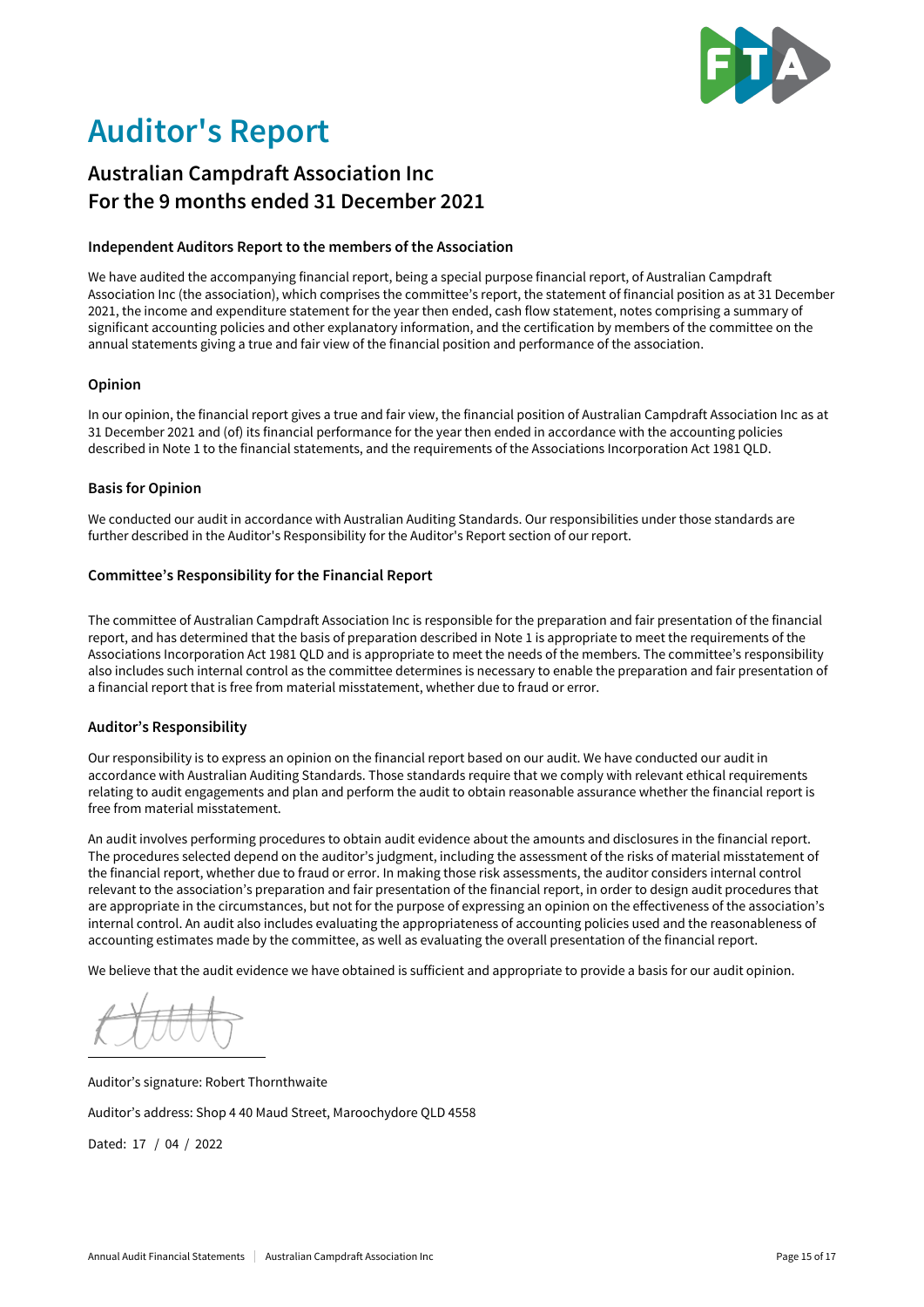

## **Certificate By Members of the Committee**

### **Australian Campdraft Association Inc For the 9 months ended 31 December 2021**

I, of Physical Address certify that:

1. I attended the annual general meeting of the association held on  $[-/$   $/$  ].

2. The financial statements for the year ended 31 December 2021 were submitted to the members of the association at its annual general meeting.

Dated:  $/ /$